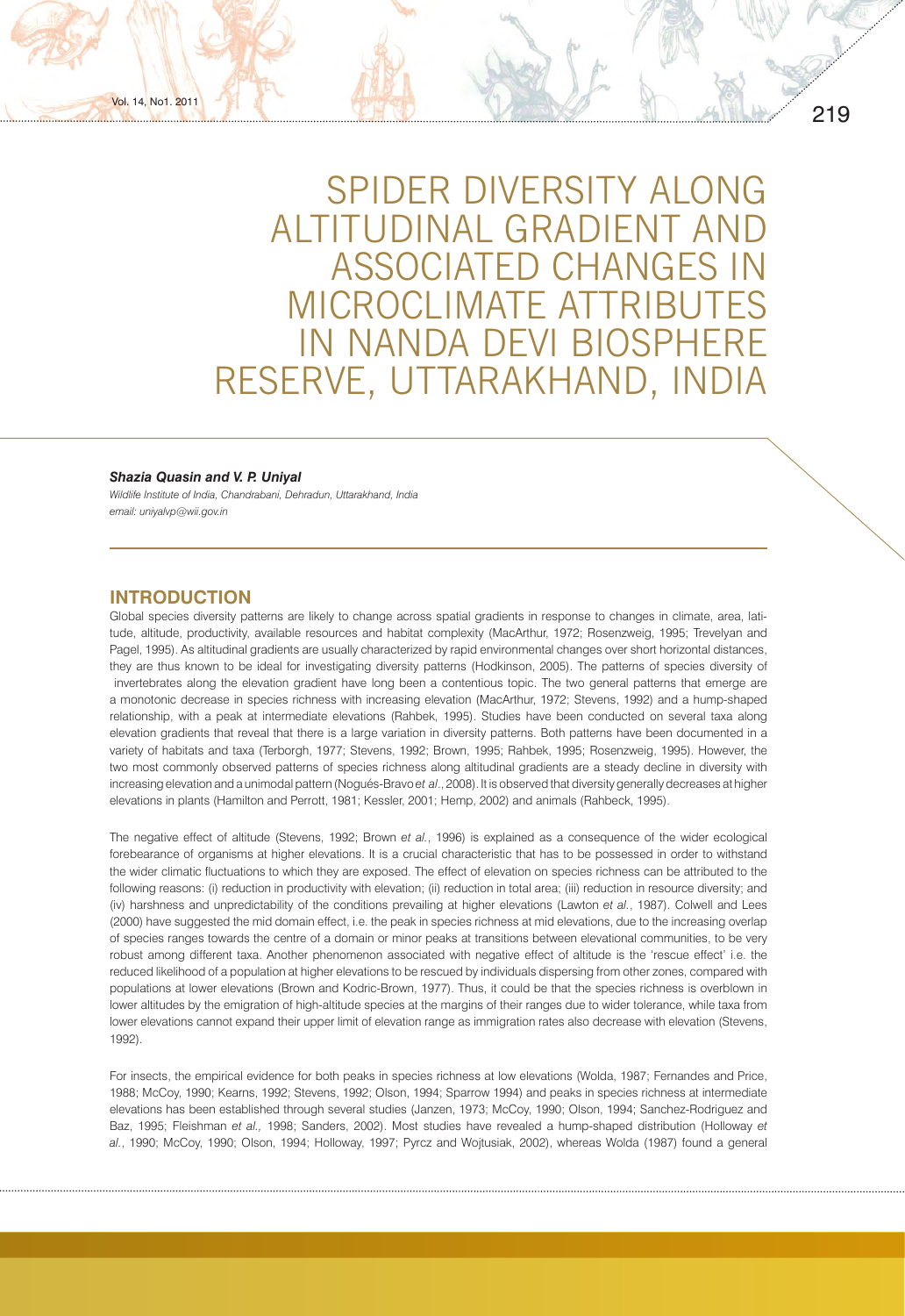decrease with increasing elevation. Although several invertebrate groups have been studied across altitudinal gradients, for example, butterflies, moths, ants, dragonflies and beetles, only few studies have been conducted so far on spiders in the Indian subcontinent. *Waide et al.* (1999) considered spiders as model taxa for investigating the effects of spatial gradients on species assemblages on a scale of 200-4000 km. As they are ubiquitous, abundant, easily collectible and sensitive towards fine-scale environmental changes, they can be used to reflect ecological change. Thus, they easily respond to changes in habitat heterogeneity *(Downie et al.,* 1995), temperature and humidity (*DeVito et al*., 2004), as a result of which species assemblage patterns may be assessed at a regional scale. Chatzaki *et al.* (2005) found that the species richness of ground-dwelling spiders (Gnaphosidae) followed a hump-shaped pattern in Crete, Greece. Maurer and Hänggi (1991), who studied the altitudinal variation of spider species in Switzerland, reported a more or less linear decline and an abrupt decrease in the number of species above the timberline. An ecological survey of ground spiders along altitudinal gradients in Norway (Otto and Svensson, 1982) found the same pattern of species decline with altitude from 0 to 800 m.

This study intended to describe the species diversity patterns along the three altitudinal gradients (sites) of the Nanda Devi Biosphere Reserve (NDBR). The objectives of the study were (1) to describe the regional species diversity and composition, (2) to inspect if the species composition changes along the altitudinal gradient and (3) to examine the altitudinal patterns of species diversity. With these objectives, the following research questions were raised: (i) Is there a general trend of altitudinal species diversity, or does it vary between sites? (ii) What is the most parsimonious yet robust species diversity pattern? (iii) Are these altitudinal trends of diversity similar between guilds? The three alternative hypotheses that were tested were the following: (a) the altitudinal species diversity pattern follows a general trend at the regional scale; (b) the altitudinal species diversity pattern follows similar trends in the region but with random site effects; and (c) the altitudinal species diversity pattern differs between sites. Further, (d) whether this altitudinal diversity is linearly declining or unimodal was tested. As spiders are also adapted to a rather narrow set of abiotic factors such as temperature, humidity and pH, (e) whether these factors influence local diversity was also tested.

# **METHODS**

ENVIS Bulletin: Arthropods and their Conservation in India (Insects & Spiders)

### SPIDER SAMPLING

Selected sites with substantial altitudinal ranges were sampled in the NDBR. As spiders are diverse in their ways of life, in order to collect them from all habitats, the sampling needed a combination of methods. So we used six different collection techniques, *viz.*, pitfall trapping, vegetation beating, litter sampling, ground hand collection, aerial hand collection and sweep netting (*Coddington et al.*, 1996). Nine pitfall traps (cylindrical plastic bottles of diameter 9 cm and depth 11 cm, mainly for collecting ground-dwelling spiders) were arranged within the quadrates in three horizontal rows and three vertical rows, each at a distance of 5 m from the nearest neighbour, thus forming four smaller grids of 5 m  $\times$  5 m within the sampling plot (Figure

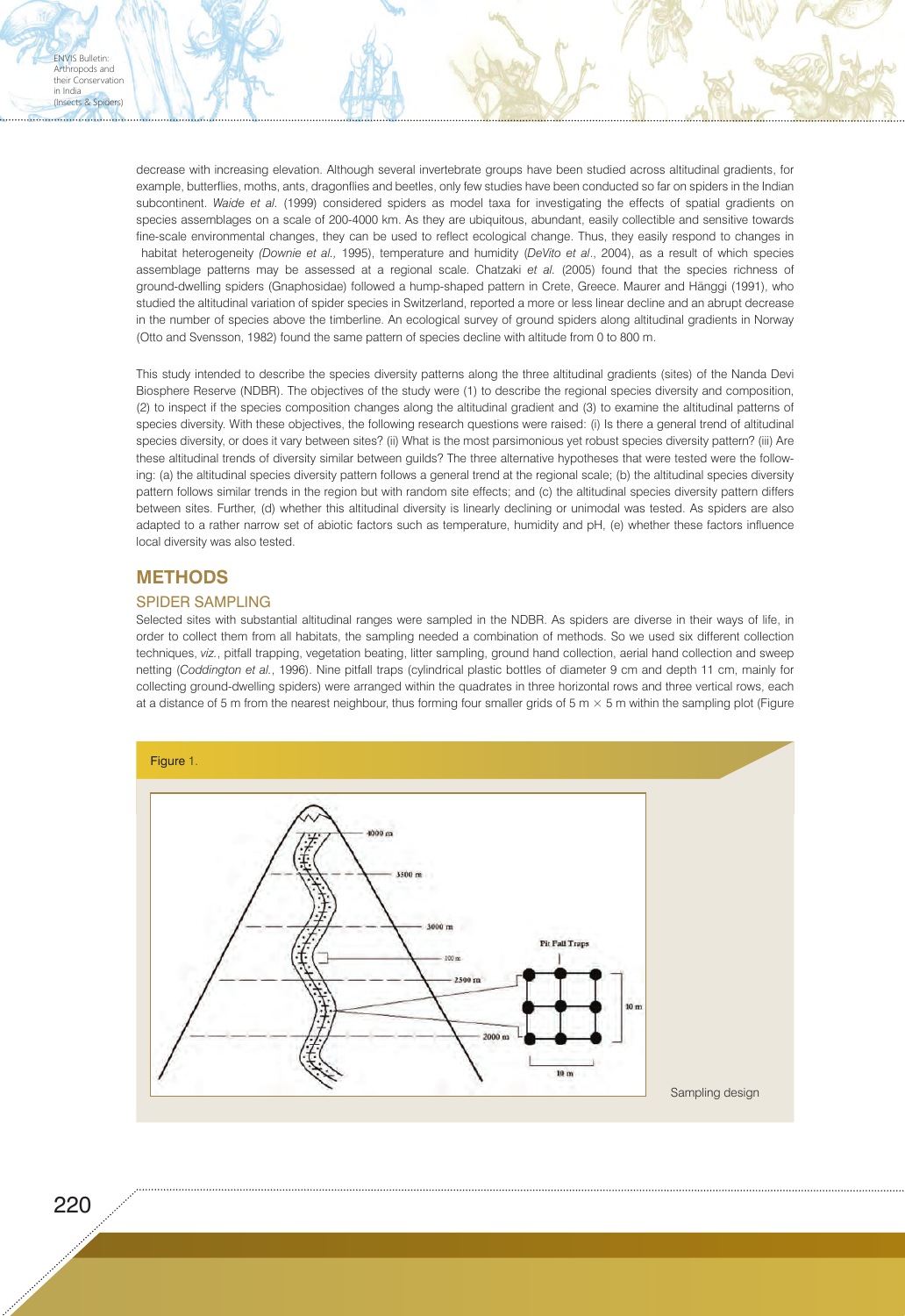221

### DATA ANALYSIS

Vol. 14, No1. 2011

. . . . . . . . . . . . . . . . . .

Spider samples captured in pitfall traps and using other semi-quantitative methods were used to estimate community parameters in a hierarchal fashion (plot to site to region). First, the sampling adequacy was examined from species accumulation curves. For this data were pooled across plots for each site and rarefaction (by numbers) curves were generated from 100 randomizations using Estimates 8.0 (Colwell, 2006). The nonparametric estimators Chao1 and Jacknife2 were used to estimate the species richness of a site. Chao1 gives an estimate of the absolute number of species in an assemblage based on the number of rare species (singletons) in a sample. An estimate of Chao1 is recommended to obtain the inventory completeness value, completeness being the ratio between the observed and estimated richness. Jacknife2 has been found to perform well in extrapolation of species richness, with greater precision, less bias and less dependence on sample size compared with other estimators (Palmer, 1990, 1991). So, we derived Chao 1 and Jacknife2 estimates on 100% and 50% of the sample plots and selected the best species richness estimator between the two values on the basis of the consistency of estimates across sub samples.

Second, the spider community composition was examined in the three sampling sites along the altitudinal gradient. For this non-metric multidimensional scaling (NMS) (Kruskal, 1964) in PC-ORD version 4.17 (McCune and Mefford, 1999) was used. This technique calculated the Bray-Curtis (Sørensen index) similarity matrix between sites on the basis of species assemblages. Thereafter, it generated synthetic axes, reconstructed the distance matrix and calculated the stress as the difference between the original and synthetic similarity matrices. It reiterated the process until the best possible solution was reached in terms of minimizing the stress through the minimum number of axes. Finally, scatter plots were used to inspect the distribution of sampling plots in the reduced species space (NMS axes), grouping plots into eco-climatic classes.

Third, the patterns of species diversity were examined along eco-geographical gradients (primarily altitude; secondarily pH, humidity, ground cover, *etc*). For this, the species diversity of each plot was estimated using the Shannon-Wiener index. This index is sensitive to changes in abundance of rare species in a community and is based on the number of species in a taxon and the total number of species in a sample (Magurran, 1988). Then alternative ecological hypotheses were formulated regarding species diversity patterns corresponding to the research questions. For this,the species diversity at the plots was modelled alternately with altitude (linear and quadratic functions) and sites as random or fixed (additive and interactive) effects, along with pH and humidity. Linear and linear mixed models in SPSS version 16 release 2.0 (SPSS Inc., Chicago, IL, USA) were used and candidate models compared using the Bayesian information criterion (BIC). This exercise described the most robust and parsimonious species diversity pattern in this region.

Lastly, the effect of altitudinal gradient on the species diversity across guilds was examined. For this, the species were grouped into functional groups or guilds. These guilds were grouped based on the available information on their habitat preferences and predatory methods. Thus, they were classified into three major guilds (PW, plant wanderers; GW, ground wanderers; WB, web builders). Similarly, as in the foregoing, the values of the species diversity at plots were estimated using the Shannon-Wiener index and regressed with altitude at the different sites. The altitudinal patterns of shrub and herb diversity were examined simultaneously. However, the tree diversity was not quantified as the canopy spider diversity was beyond the scope of this study.

# **RESULTS**

### SPIDER DIVERSITY AND COMPOSITION

A total of 244 species belonging to 108 genera and 33 families were collected during the entire sampling period. It was observed that the family with the highest number of total species was the family Araneidae, with 18% (44 species), followed by the families Salticidae and Thomisidae, with 11.5% (28 species) each, Linyphiidae, with 7.4% (14 species), Uloboridae and Tetragnathidae, with 4.5% (11 species) each, Theridiidae, with 8.6% (21 species), and Gnaphosidae, Oxyopidae, Sparassidae and Lycosidae, 4.1% (10 species) each (Fig. 2). The species accumulation curve (pooled for each site) reached an asymptote for both the Chao1 and Jackknife2 estimators, indicating that the sampling efforts were adequate at the regional level for all the three sites and caught most of the species that occur there (Fig. 3). The total species richness estimated using the abundance-based Chao1 predicted the richness at the three sites as  $153.43 \pm 0.9$  (Lata Kharak),  $162.75 \pm 1.24$  (Malari) and 206.43 ± 0.9 (Bhyundar Valley). This indicated that the inventory was complete at the regional scale (91%).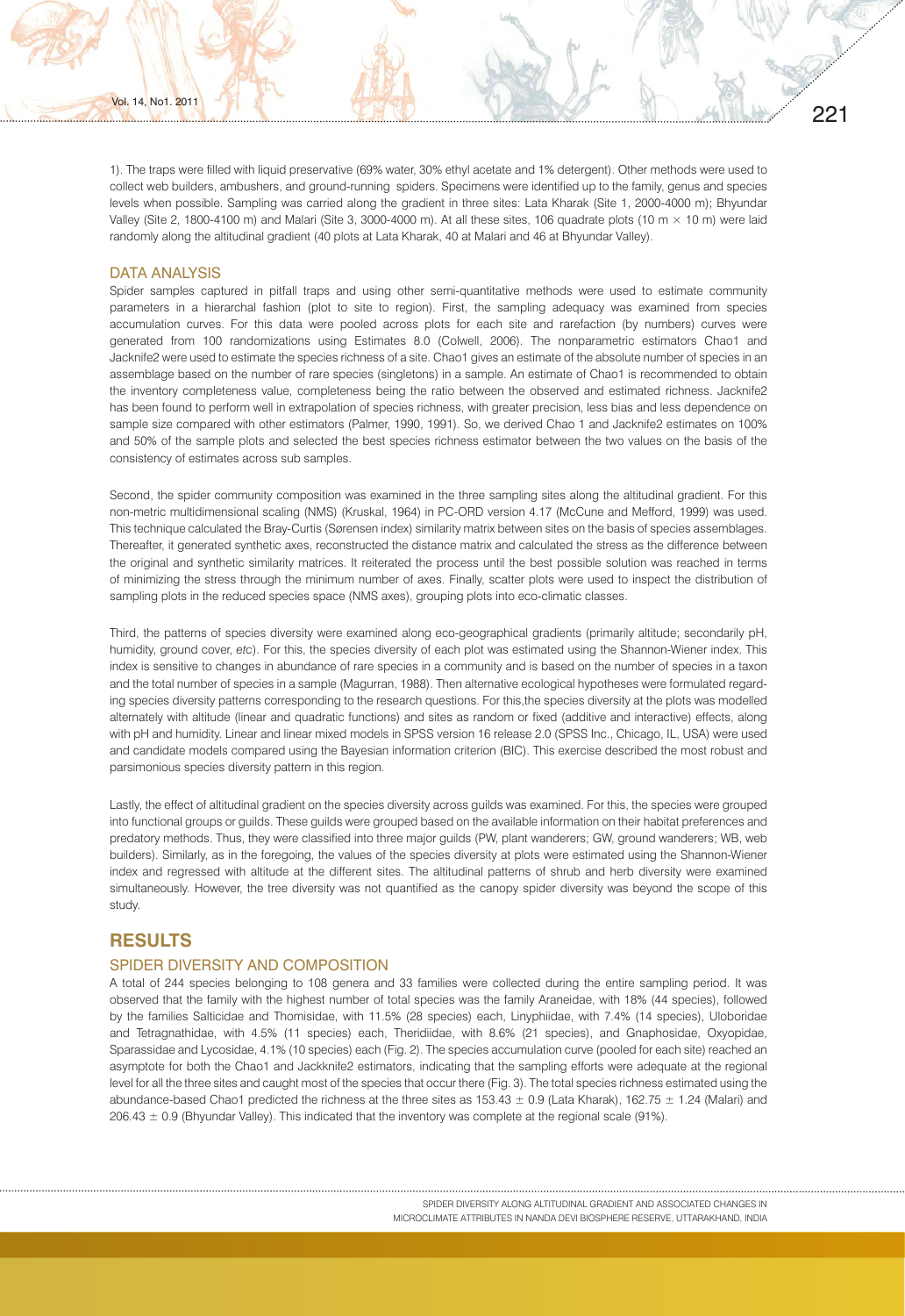

*The contributions of families of spiders (>4.0%) in the NDBR in terms of total number of genera and species recorded during the entire sampling period, expressed as percentages*

Figure 3.



*Species accumulation curve and estimation curves of Chao1 and Jacknife 1 for (A) Lata Kharak, (B) Malari and (C) Bhyundar Valley (all samples pooled for each site)*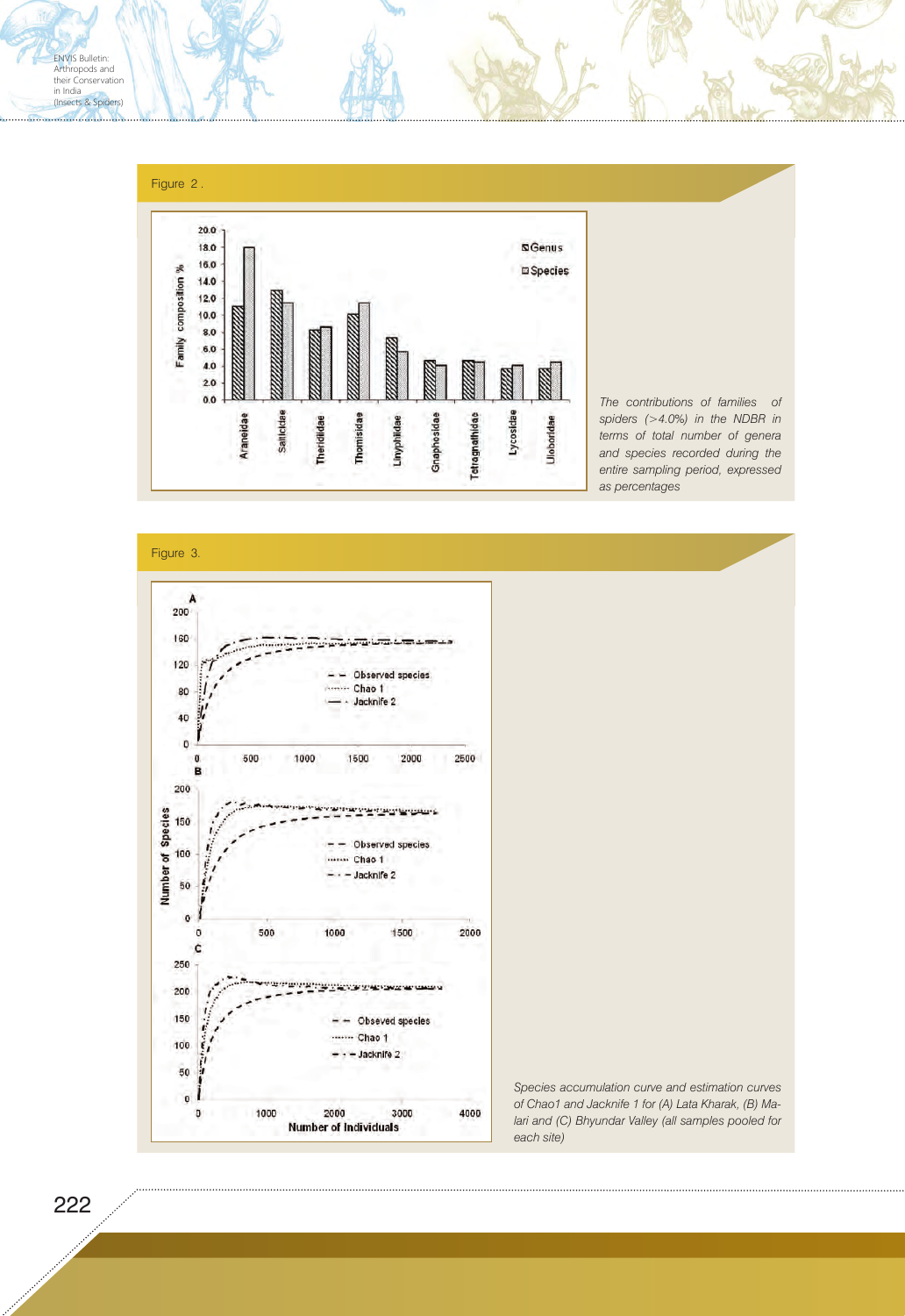# COMMUNITY COMPOSITION

Vol. 14, No1. 2011



*NMDS graph showing spider species composition across the three sampling sites (stress, 17.32; number of iterations, 400)*

The mean altitudes of the three sampling sites, viz. Lata Kharak (2.78  $\pm$  0.57 km), Bhyundar Valley (3.13  $\pm$  0.62 km) and Malari (3.53  $\pm$  0.32 km), differ significantly from each other (F2, 103 = 12.78 and p < 0.001; Fig. 4). The plots sampled at the three sites were plotted in a three-dimensional space from the NMS in PC-ORD. The plotting was done mainly to interpret the dissimilarities between the plots of the three sites on the basis of the spider species composition recorded from each plot. The NMS graph shows distinct clusters of the sampled plots for the three sites, which reveals that the three sites are different from each other in terms of species composition. The three sites, having different altitudinal ranges, acted as three distinct habitats with different species composition. Thus, different altitudinal ranges influence spider species composition as a whole in the NDBR landscape.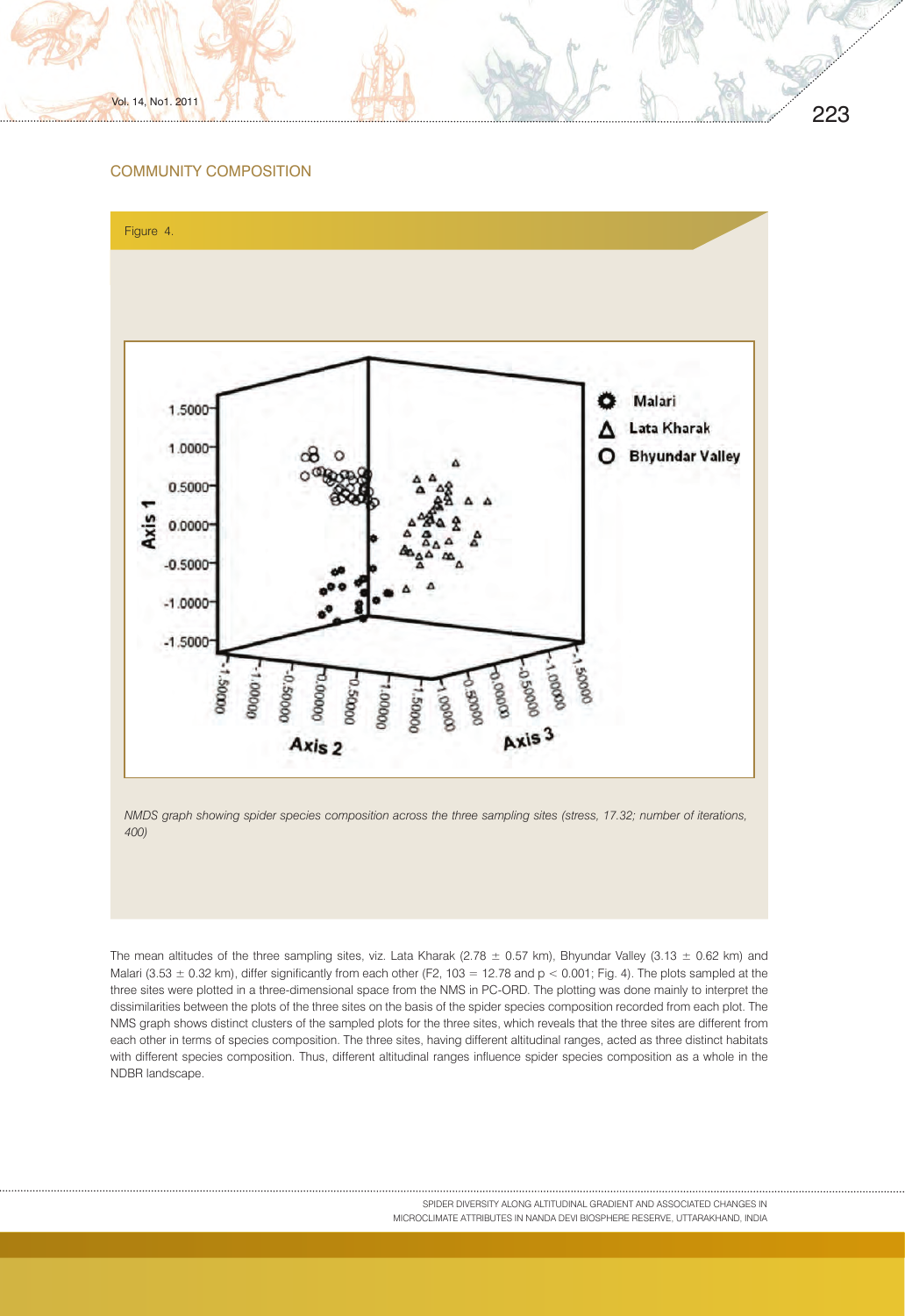# PATTERNS OF SPIDER DIVERSITY ACROSS ALTITUDINAL GRADIENT

Species diversity declined linearly across the three sampling sites (Fig. 5).



The Pearson's correlation matrix at the regional scale indicated that the species diversity was negatively related to altitude. However, the explanatory variables were not correlated (Table 1).

ENVIS Bulletin: Arthropods and their Conservation in India<br>(Insects & Spiders)

<u>manual della</u>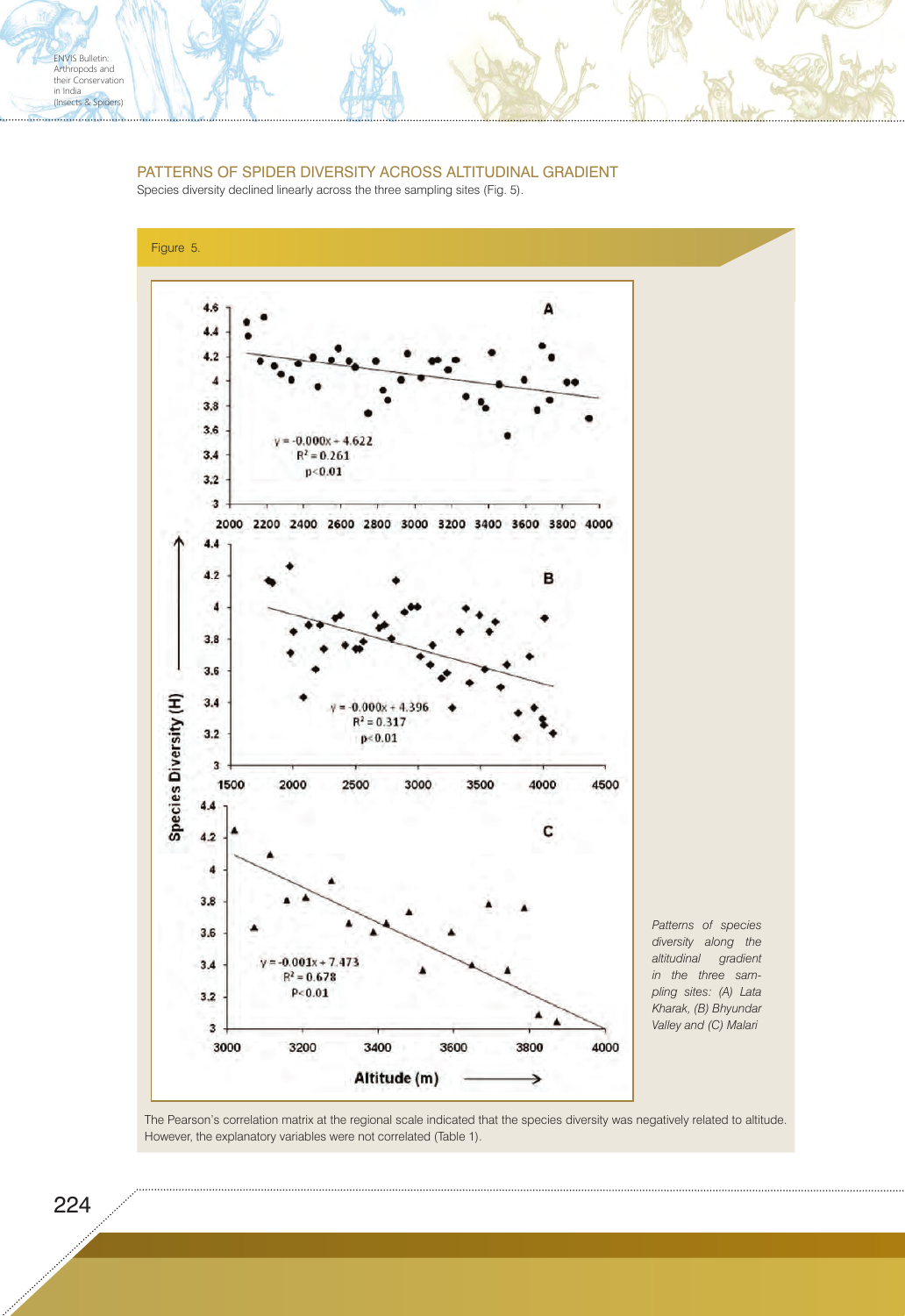# 225

#### Table 1.

Pearson's correlation matrix for the habitat covariates with regional species diversity (sites combined) as the dependent *variable*

| Variable          | <b>Diversity</b> | Altitude (km)  | Temperature (°C) | Ground cover (%) | Humidity       | Litter depth (mm) | pH       |
|-------------------|------------------|----------------|------------------|------------------|----------------|-------------------|----------|
| <b>Diversity</b>  | $\overline{1}$   | $-0.476$       | $-0.04$          | 0.056            | $-0.113$       | $-0.029$          | $-0.244$ |
| Altitude (km)     | $-0.476*$        | $\overline{1}$ | $-0.011$         | $-0.171$         | $\circ$        | $\Omega$          | $\Omega$ |
| Temperature (°C)  | $-0.04$          | $-0.011$       | 1                | $-0.193$         | 0.033          | $-0.031$          | 0.152    |
| Ground cover (%)  | 0.056            | $-0.171$       | $-0.193$         |                  | $-0.11$        | 0.069             | $-0.014$ |
| Humidity          | $-0.113$         | $\circ$        | 0.033            | $-0.11$          | $\overline{1}$ | $-0.223$          | 0.074    |
| Litter depth (mm) | $-0.029$         | $\overline{0}$ | $-0.031$         | 0.069            | $-0.223$       |                   | 0.097    |
| pH                | $-0.244**$       | $\overline{0}$ | 0.152            | $-0.014$         | 0.074          | 0.097             |          |

*\* Correlation is significant at the 0.001 level.*

*\*\* Correlation is significant at the 0.05 level.*

# Table 2.

The regional species diversity patterns could be explained most parsimoniously and robustly as an interactive effect of site and altitude (Table 2).

| Model                                                | Parameters (number) | $-2$ Log L | <b>AIC</b> | <b>BIC</b> | $\triangle BIC$ |
|------------------------------------------------------|---------------------|------------|------------|------------|-----------------|
| $D \sim 1$                                           | $\overline{c}$      | 75.6       | 79.6       | 84.9       | 43.6            |
| $D \sim 1 + alt$                                     | 3                   | 48.4       | 54.4       | 62.4       | 21.1            |
| $D \sim 1 + alt + alt^2$                             | $\overline{4}$      | 48.3       | 56.3       | 66.9       | 25.6            |
| $D \sim (1/site) + alt$                              | $\overline{4}$      | 35.3       | 43.3       | 54         | 12.7            |
| $D \sim (1/site) + alt + alt^2$                      | 5                   | 35.3       | 45.3       | 58.6       | 17.3            |
| $D \sim 1 + \text{site} + \text{alt}$                | 5                   | 25.2       | 35.2       | 48.6       | 7.3             |
| $D \sim 1 + \text{site} + \text{alt} + \text{alt}^2$ | 6                   | 25.2       | 37.2       | 53.2       | 11.9            |
| $D \sim 1 + \text{site*}$ alt                        | $\overline{7}$      | 8.6        | 22.6       | 41.3       | $\circ$         |
| $D \sim 1 + \text{site*alt}^2$                       | 8                   | 5.9        | 21.9       | 43.2       | 1.9             |
| $D \sim 1 + \text{site*} \text{alt} + \text{pH}$     | 8                   | 6.3        | 22.3       | 43.6       | 2.3             |
| $D \sim 1 + \text{site*}$ alt+humidity               | 8                   | 8.4        | 24.4       | 45.7       | 4.4             |

*Comparison of alternate candidate models to describe species diversity (D) using information theoretic approach; model parameters,-2 loglikelihood value, Akaike's Information Criterion (AIC), and Bayesian Information Criterion (BIC)and ∆BIC have been reported. The best-fit model predicted the spider species diversity to be an interactive function of region and altitude.*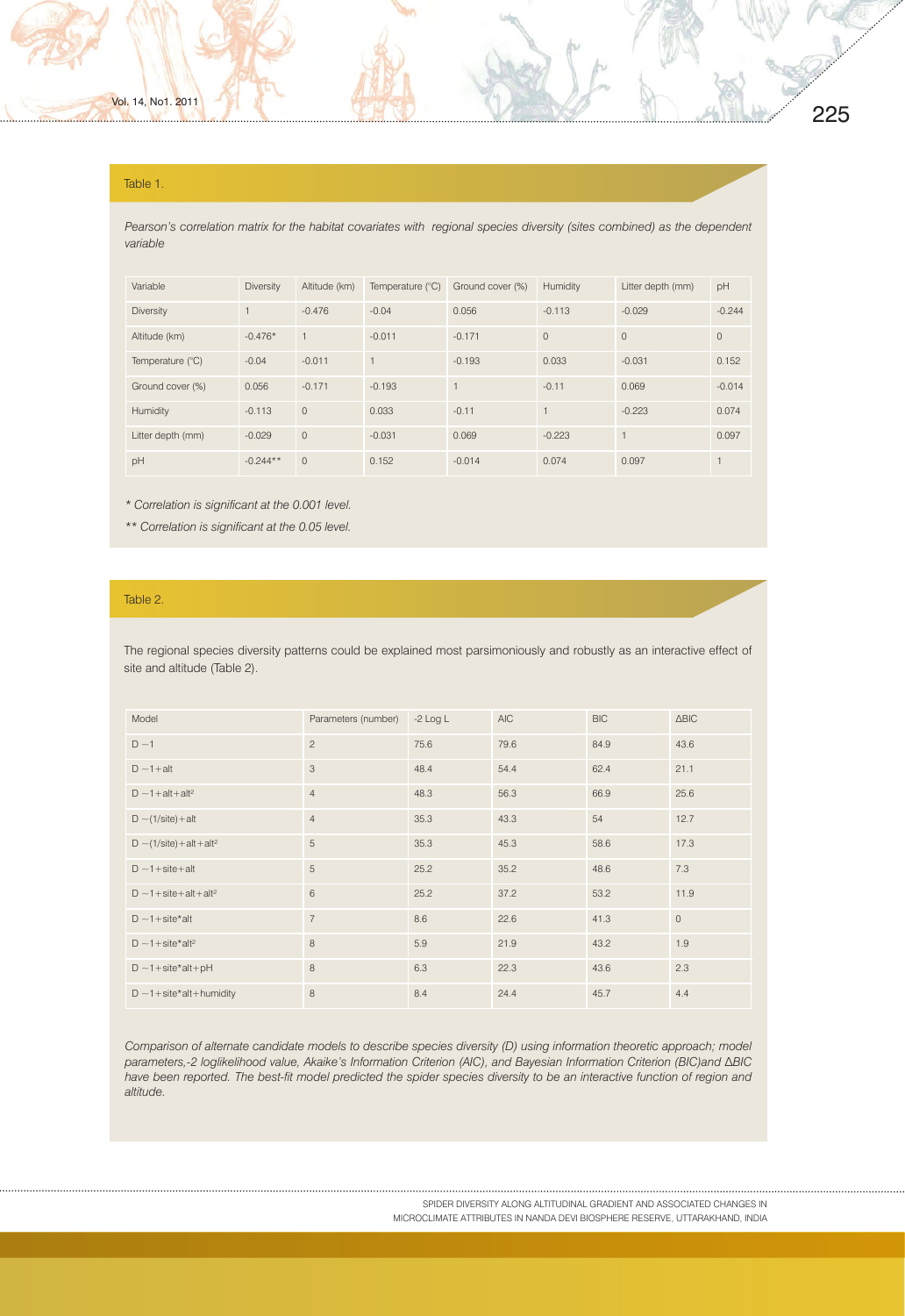. . <del>. . . . . . . . . . . .</del> . .

| Table 3. Parameter estimates for the best-fit model |         |                |         |      |  |  |  |
|-----------------------------------------------------|---------|----------------|---------|------|--|--|--|
| Parameter                                           | $\beta$ | Standard error | T       | Sig. |  |  |  |
| Intercept                                           | 6.70    | 0.63           | 10.60   | 0.01 |  |  |  |
| Lata Kharak                                         | $-2.20$ | 0.66           | $-3.31$ | 0.00 |  |  |  |
| <b>Bhyundar Valley</b>                              | $-2.68$ | 0.66           | $-4.05$ | 0.00 |  |  |  |
| Altitude km                                         | $-0.89$ | 0.18           | $-4.97$ | 0.00 |  |  |  |
| Lata Kharak * Alt(km)                               | 0.73    | 0.19           | 3.80    | 0.00 |  |  |  |
| Bhyundar Valley * Alt(km)                           | 0.80    | 0.19           | 4.24    | 0.00 |  |  |  |

The best fit model indicated that the species diversity declined linearly, by 0.89 units with unit increase in altitude (km). Compared with Malari, the species diversity values of Lata Kharak and Bhyundar Valley were less by >2 units. However, the rate of altitudinal decrease of species diversity was less in Lata Kharak and Bhyundar Valley, compared with Malari (Table 3).

## GUILD DIVERSITY PATTERN ALONG ALTITUDINAL GRADIENT

Guild-wise analysis across the elevations showed that among the three guilds (GW, PW, WB), the ground-dwelling spiders had a hump-shaped decline in all the three sampling sites. The responses of the other two guilds, PW and WB, to the altitudinal gradient differed in all the three sampling sites. In Malari and Lata Kharak, the distribution first gradually increased with altitudinal gradient and was maximum at a moderate elevation, after which it decreased gradually with a further increase in the altitude. However, in the third site (Bhyundar Valley), both the guilds did not show any distinguishable trend (Fig. 6). The patterns of herb and shrub diversity were also tested. It was observed that in Lata Kharak and Bhyundar Valley the herb diversity increased with increasing elevation, whereas the pattern of shrub diversity was not very clear (Figs. 7 & 8). In Malari both the herb diversity and shrub diversity showed a declining pattern with increasing altitude (Fig. 9).



*Guild diversity patterns in the three sites: (A) Lata Kharak, (B) Malari and (C) Bhyundar Valley*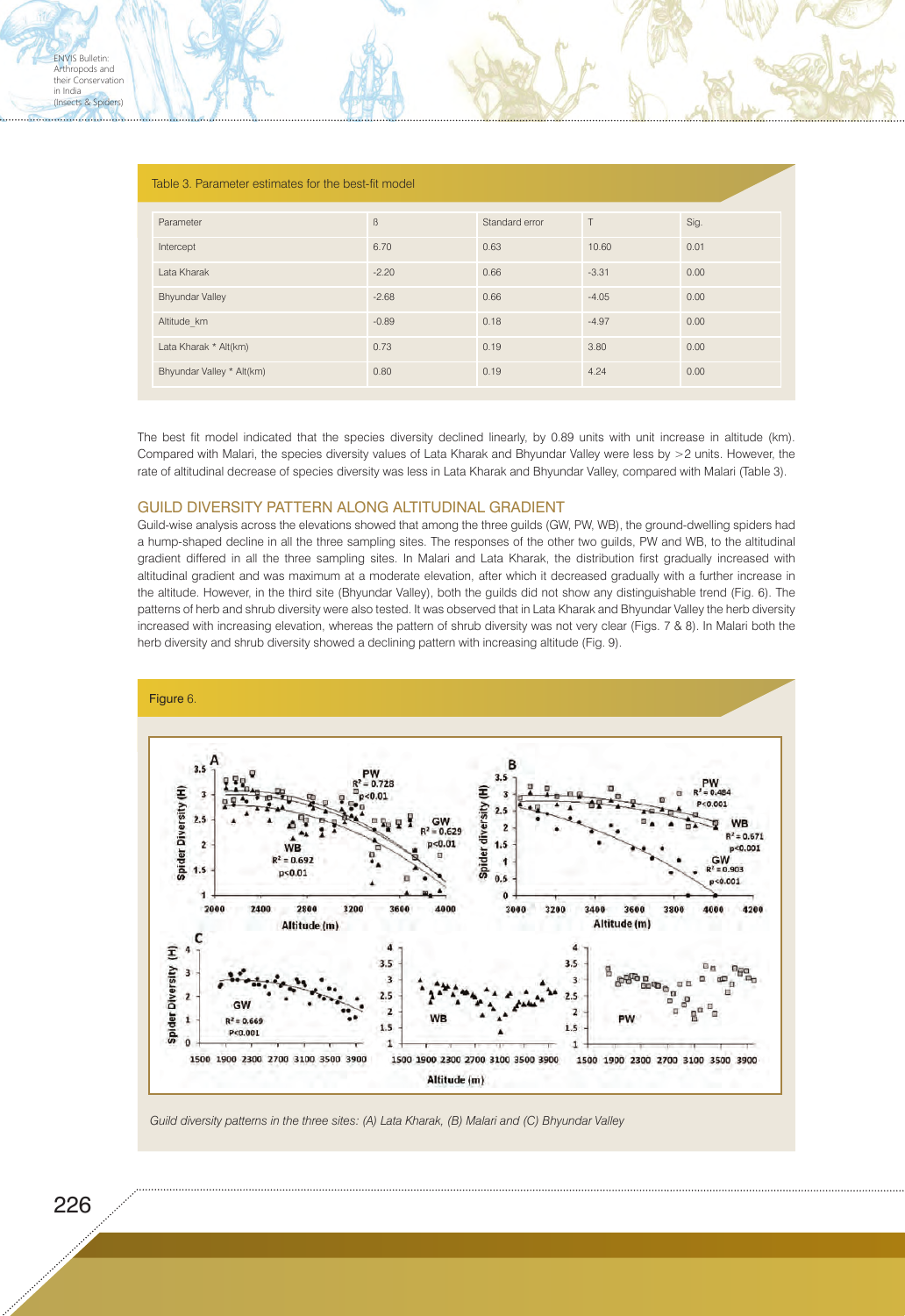

Vol. 14, No1. 2011

. . . . . . . . . . . . .

. . . . . . <del>. . . . . . . . . . . .</del> .

*Patterns of guild diversity of spiders (A-B, WB (web-building spiders); C-D, PW (plant–wandering spiders) along with herb and shrub diversity at Site 1 (Lata Kharak)*



*Patterns of guild diversity of spiders (A-B, WB (web-building spiders; C-D, PW (plant–wandering spiders) along with herb and shrub diversity at Site 2 (Bhyundar Valley)*

SPIDER DIVERSITY ALONG ALTITUDINAL GRADIENT AND ASSOCIATED CHANGES IN MICROCLIMATE ATTRIBUTES IN NANDA DEVI BIOSPHERE RESERVE, UTTARAKHAND, INDIA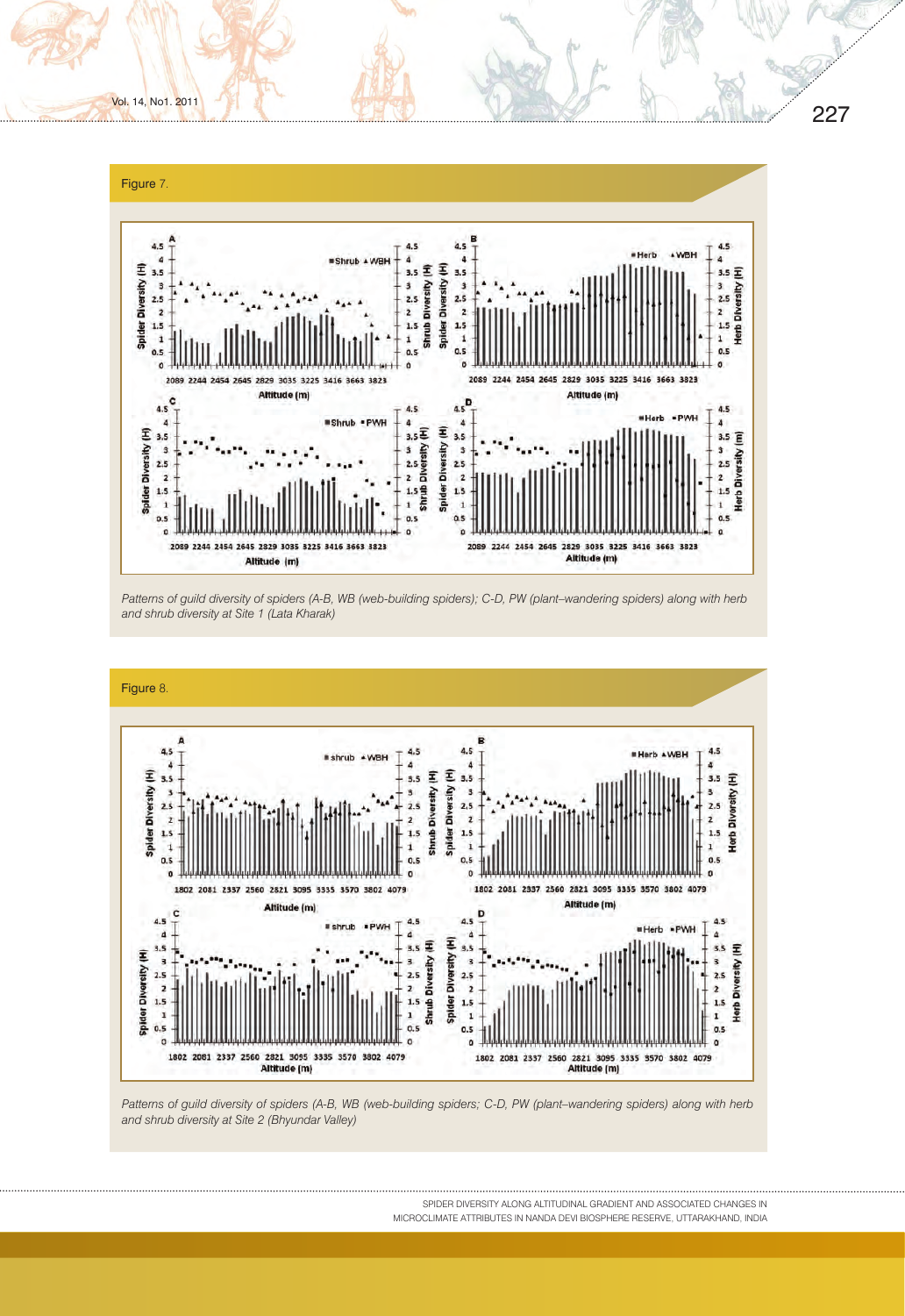

Patterns of guild diversity of spiders (A-B, WB (web-building spiders); C-D, PW (plant–wandering spiders) along with herb *and shrub diversity at Site 3 (Malari)*

# **DISCUSSION**

It is increasingly important to understand patterns of species diversity in the high-altitude regions of the Indian Himalaya and obtain baseline data with which to compare future changes resulting from spatial shifts in climate and habitat. This study quantifies spider assemblages and shows that spiders partition space and habitat according to the niche they occupy along elevational gradients. A total of 244 species belonging to 108 genera and 34 families were documented during the entire sampling period. This represents 16.1% of the species diversity, 28.6% of the generic diversity and 56.7% of the family diversity reported from India (Sebastian and Peter, 2009). Some of these families and species were observed to have limited distributions, but this may be because they are cryptic or have patchy distributions and thus may not have been adequately sampled.

The results showed that the species diversity decreased with increasing altitude in all the three sampling sites. As spiders are sensitive to small changes in the environment, especially changes in the vegetation, topography and climate, the patterns of linear decline are probably related to the more severe climatic conditions, terrain and landscape of the NDBR, leading to species declines and absences of less tolerant species. Similar findings of spider abundance declining linearly with elevation were observed in the studies of Otto and Svensson (1982) and McCoy (1990). Along the altitudinal gradient of NDBR, two main patterns are evident: first, a steady decline in family diversity, and then, a hump-shaped decline of species. Species are gradually filtered out depending on their tolerance and appropriate habitats, and in most cases they are not replaced by others. From the guild-wise variations with elevation, it was observed that the ground-dwelling spiders showed a hump-shaped decline in all the three sampling sites. Chatzaki *et al*. (2005) also found similar results in Crete: along a broad elevational gradient, the richness of ground-dwelling spiders showed a hump-shaped response to changes in elevation. However, similar hump-shaped responses of plant wanderers and web builders were found in Lata Kharak and Malari, but there was no effect of elevation on these guilds in Bhyundar Valley. The hump shape could be the result of a greater habitat diversity and stability of environmental factors as compared with the higher-altitude zones.

For ground-dwelling spiders, the timberline does not play any major role (Chatzaki *et al.*, 2005). Because they live on the ground, the changing vegetation above the timberline does not affect them directly but only through a decline in food availability, which results from the reduction of habitat diversity and complexity. However, with other spider families that are probably dependent on the vegetation type of their habitat due to their way of life and foraging, the vegetation plays a significant role in shaping these communities. In particular, the formation of ground vegetation and the resulting microclimate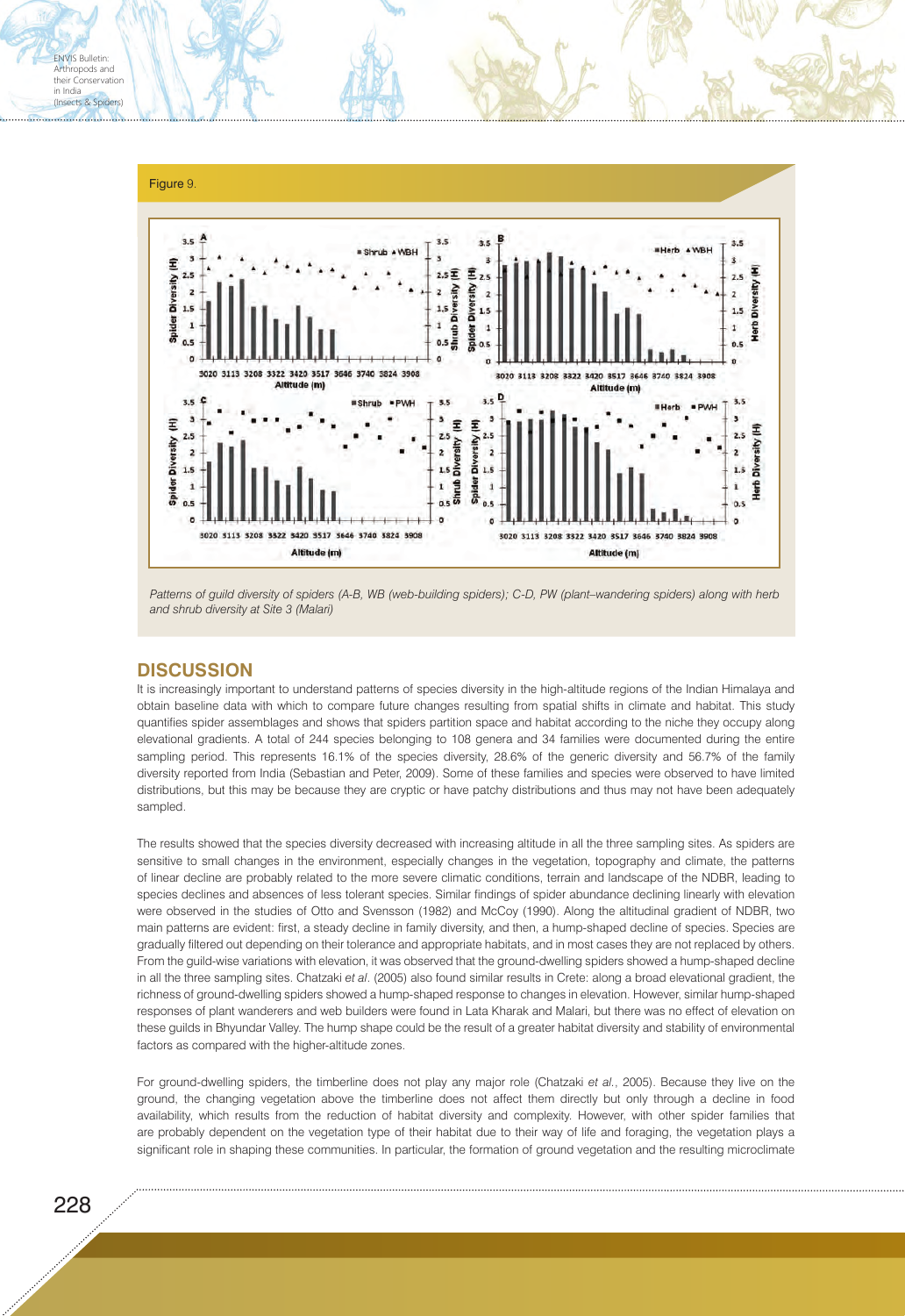are most likely to affect the diversity and distribution of ground-dwelling spider species, and this is probably a major reason for the formation of specific species assemblages in a habitat (Bultman and Uetz, 1982; Hurd and Fagan, 1992; Gibson *et al.*, 1992). The patterns of species diversity and species composition are probably related to harsh climatic conditions (such as extremes of temperature, humidity, precipitation, wind intensity) and to the landscape, leading to a species decline and an absence of less tolerant species. Species richness is supposed to peak at mid elevations via primary productivity, which is considered to peak at mid elevations. However, Jiménez-Valverde and Lobo (2007) found that spider richness was more strongly correlated with habitat complexity and maximum temperature than with elevation at a regional scale of investigation. Earlier works suggest that species diversity is correlated with the structural complexity of a habitat (Uetz, 1979; MacArthur, 1964; Pickett *et al*., 1991; Androw, 1991; Hawksworth and Kali-Aroyo, 1995; Rosenzweig, 1995). As the habitat structure and complexity change with increasing altitude, shifts in the composition of potential prey species are also expected to occur; supporting a dual process that is probably determining spider assemblages in the area. However, some families, such as the Lycosidae, which are more tolerant and overcome harsh conditions, were also collected from higher elevations.

Changes along spatial gradients associated with changes in habitat can have significant effects on the structures of spider assemblages, but responses vary among sites at different altitudes. Studies conducted by Samu *et al*. (1999) in agricultural ecosystems found that spider abundance/diversity and environmental (including microclimate, habitat and disturbance) diversity were, in general, positively and variably correlated at different scales. Hore and Uniyal (2010) found that habitat heterogeneity in the Terai Conservation Area is mediated largely by the structural diversity of the vegetation rather than microclimatic variations. Structural changes in the vegetation tend to override imminence much before any microclimatic change takes effect in space. Studies have confirmed that residence time is related to disturbance or web destruction (Enders, 1974; Hodge, 1987), microhabitat features such as temperature and humidity (Biere and Uetz, 1981), growth of the spider and an appropriate change in the structural requirements of web construction (Lubin *et al.*, 1993) and prey capture success (Bradley, 1993; McNett and Ryptra, 1997).

From the ordination analysis performed using NMS, it was found that the species composition differed in different mountain systems. It is possible that with increasing altitude, resources get limited and only the tolerant species are able to cope. NMS has been used as a tool for descriptive multivariate data analysis, and the principles and mechanics have been documented well (McCune and Grace, 2002). NMS is well suited to community data, particularly when the *β* diversity is high (i.e., the data matrix contains many zeroes) (Faith *et al.*, 1987), and permits robust analysis of many data types. In analyses of simulated data with known gradients, NMS has shown a superior ability to recover the underlying data structure compared wtih principal components analysis, principal co-ordinates analysis and reciprocal averaging (Fasham, 1977; Minchin, 1987).

There are several other environmental factors that may also affect the spider species diversity apart from altitude and seasonality, *viz.,* spatial heterogeneity, competition, predation, habitat type, environmental stability and productivity (Rosenzweig, 1995). Other factors are important in influencing spider diversity and species richness in the Himalayan ecosystem, *viz.*, intra- and inter-specific competition, surrounding habitats and climatic factors. However, the role of biotic factors cannot be ruled out as the availability of food and processes such as dispersal may also significantly influence the dynamics and structuring of spider assemblages. Shifts in vegetation structure are also expected to assist changes in diversity, and as the abundance of arthropods such as spiders depends heavily on arthropod prey, dynamic shifts in the prey base are likely to limit the spider assemblage.

The NDBR has an interestingly diverse spider fauna. Similar research in other parts of the biosphere reserve will surely supplement the available information. It is also important to note that the spider fauna is ubiquitous in nature and that its diversity cannot be explained by quantifying any one aspect of the environment. It does depend on many other factors or a combination of factors, apart from altitudinal variations and habitat structure. Looking into these factors will surely bring in more interesting results of relevance to the maintenance and management of this diversity.

## **ACKNOWLEDGEMENTS**

We would like to thank the Director and Dean, Wildlife Institute of India, for encouragement. We are also thankful to the Uttarakhand Forest Department for providing the necessary permissions and logistics. We also thank the Department of Science and Technology, (DST), New Delhi, for providing financial support to carry out the study.

# **REFERENCES**

Androw, D.A. 1991. Vegetational diversity and arthropod population response. Annual Review of Entomology, 36: 561-586.

Brown, J.H. 1995. Macroecology. Chicago, IL: University of Chicago Press.

Brown, J.H., Stevens, G.C. & Kaufman, D.M. 1996. The geographical range: size, shape, boundaries, and internal structure. Annual Review of Ecology and Systematics, 27, 597–623.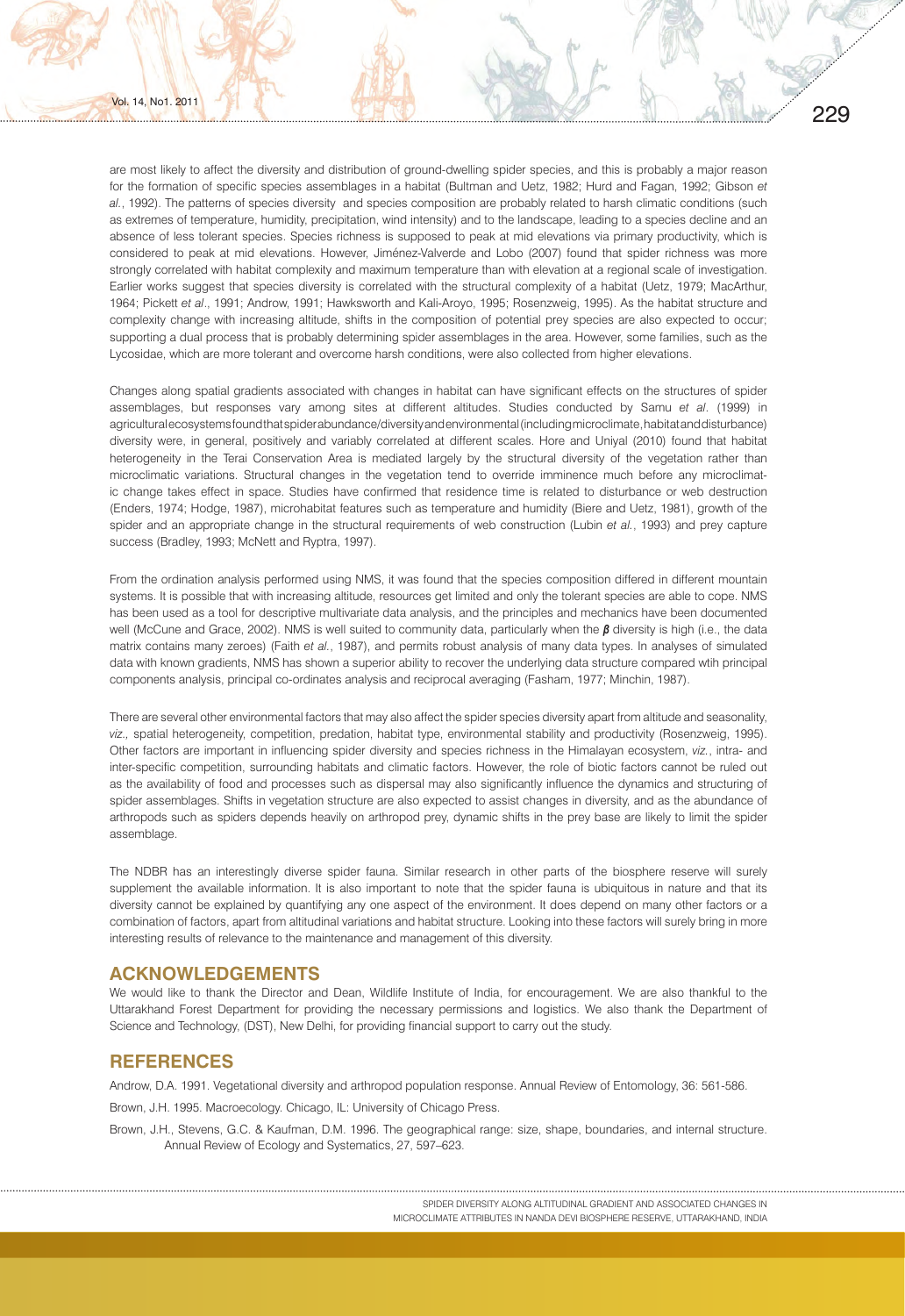Brown, J.H. & Kodric-Brown, A. (1977) Turnover rates in insular biogeography: effect of immigration on extinction. Ecology, 58, 445–449.

Biere, J.M. and Uetz, G.W. 1981.Web orientation in the spider Micrathena gracilis (Araneae: Araneidae). Ecology, 62: 336-344.

- Bradley, R.A. 1993. The influence of prey availability and habitat activity patterns and abundance of Argiope keyserlingi (Araneae: Araneidae). Journal of Arachnology, 21: 91-106.
- Bultman, T.L. and Uetz, G.W. 1982. Abundance and community structure of forest floor spiders following litter manipulation. Oecologia, 55: 34–41.
- Chatzaki, M., Mylonas, M. and Markakis, G. 2005. Phenological patterns of ground spiders (Araneae, Gnaphosidae) on Crete, Greece. Ecol. Med 31(1): 33-53.
- Coddington, J.A., Young, L.H. and Coyle, F.A. 1996. Estimating spider species richness in a southern Appalachian cove hardwood forest. The Journal of Arachnology, 24: 111-128.
- Colwell, R.K. 2006. EstimateS: Statistical Estimation of Species Richness and Shared Species from Samples. Version 8. User's Guide and Application. Online at http://purl.oclc.org/estimates.
- Colwell, R.K. and Lees, D.C. 2000. The mid domain effect: Geometric constrains on the geography of species richness. Trends Ecol. Evol., 15: 70-76.
- DeVito, J., Meik, J.M., Gerson, M.M. and Formanowicz, D.R. 2004. Physiological tolerances of three sympatric riparian wolf spiders (Araneae: Lycosidae) correspond with microhabitat distributions. Canadian Journal of Zoology, 82: 1119-1125.
- Downie, I.S., Butterfield, J.E.L. and Coulson, J.C. 1995. Habitat preferences of sub-montane spiders in northern England. Ecography, 18: 51-61.
- Enders, F. 1974. Vertical stratification in orb web spiders and a consideration of other methods of coexistence. Ecology, 55: 317-328.
- Fasham, M.J.R. 1977. A comparison of nonmetric multidimensional scaling, principal components and reciprocal averaging for the ordination of simulated coenoclines, and coenoplanes. Ecology, 58: 551-561.
- Faith, D.P., Minchin, P.R. and Belbin, L. 1987. Compositional dissimilarity as a robust measure of ecological distance. Vegetatio 69: 57-68.
- Fernandes, G.W. and Price, P.W. 1988. Biogeographical gradient in galling species richness. Oecologia, 76: 161-167.
- Flieshmann, E., Austin, G.T. and Weiss, A. 1998. An empirical test of Rapoport's rule: Elevational gradient in montane butterfly communities. Ecology, 79: 2472-2483.
- Gibson, C.W.D., Hanbler, C. and Brown V.K. 1992. Changes in spider (Araneae) assemblages in relation to succession and grazing management. J. Appl. Ecology, 29: 132-42.
- Hawksworth, D.L. and Kalin-Arroyo, M.T. 1995. Magnitude and distribution of biodiversity. In: Heywood V. H. (ed.), Global Biodiversity Assessment. United Nations Environment Programme. London, Cambridge University Press. Pp. 107-191.
- Hamilton, A.C. and Perrott, R.A. 1981. A study of altitudinal zonation in the montane forest belt of Mt. Elgon, Kenya/Uganda. Vegetatio, 45: 107-125.
- Hemp, A. 2002. Ecology of the pteridophytes on the southern slopes of Mt. Kilimanjaro. I. Altitudinal distribution. Plant Ecology, 159: 211-239.
- Hodkinson, I.D. 2005. Terrestrial insects along elevation gradients: Species and community responses to altitude. Biological Reviews, 80: 489-513.
- Hodge, M.A. 1987. Factors influencing web site residence time of the orb weaving spider Microthena gracilis. Psyche, 94: 363-371.
- Holloway, J.D. 1997. The moths of Borneo: Family Geometridae, subfamilies Sterrhinae and Larentiinae. Malayan Nature Journal, 51: 1-242.
- Holloway, J.D., Robinson, G.S. and Tuck, K.R. 1990. Zonation in the Lepidoptera of northern Sulawesi. In: Knight, W.J. and

ENVIS Bulletin: Arthropods and their Conservation in India (Insects & Spiders)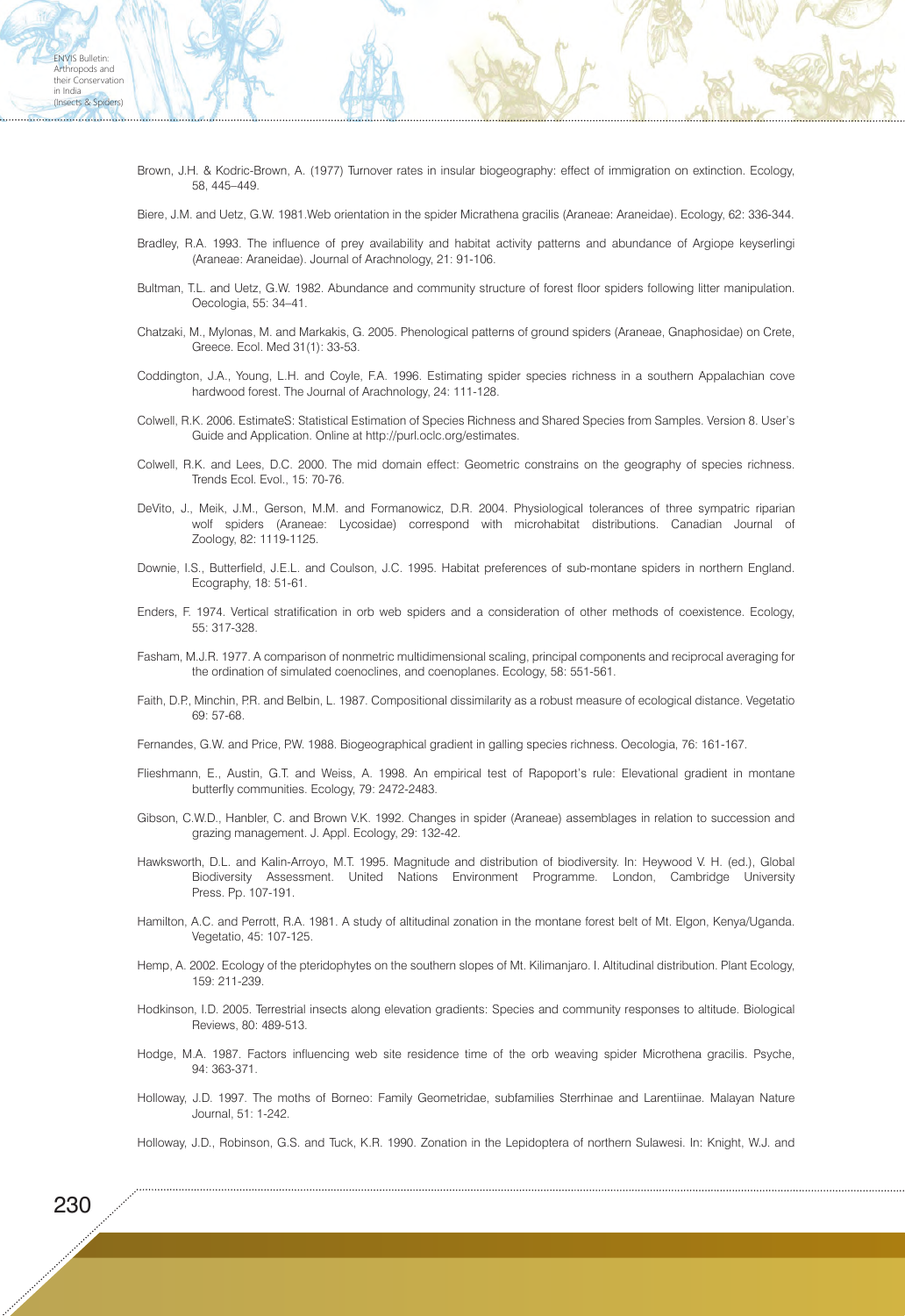Holloway, J.D. (eds). Insects and the Rain Forests of Southeast Asia (Wallacea). A special Project Wallace symposium. Royal Entomological Society of London, London. Pp. 153-166.

231

- Hore, U. and Uniyal, V.P. 2010. Influence of space, vegetation structure, and microclimate on spider (Araneae) species composition in Terai Conservation Area, India. In: Nentwig, W., Entling, M. and Kropf, C. (eds.). Natural History Museum, Bern, ISSN 1660-9972 (Proceedings of the 24th European Congress of Arachnology, Bern). Pp. 71-77.
- Hurd, L.E. and Fagan, W.F. 1992. Cursorial spiders and succession: Age or habitat structure? Oecologia, 92: 215-221.
- Janzen, D.H. 1973. Sweep samples of tropical foliage insects: Effects of seasons, vegetation types, elevation, time of day and insularity. Ecology, 54: 687-708.
- Jiménez-Valverde, A. and Lobo, J.M. 2007. Threshold criteria for conversion of probability of species presence to either–or presence–absence. Acta Oecologica, 31: 361-369.
- Kearns, C.A. 1992. Anthophilous fly distribution across an elevation gradient. Am. Midl. Nat., 127: 172-182.
- Kessler, M. 2001. Patterns of diversity and range size of selected plant groups along an elevational transect in the Bolivian Andes. Biodiversity and Conservation, 10: 1897-1920.
- Kruskal, J.B. 1964. Multidimensional scaling by optimizing goodness of fit to a nonmetric hypothesis. Psychometrika, 29: 1-27.
- Lawton, J.H., MacGarvin, M. & Heads, P.A. 1987. Effects of altitude on the abundance and species richness of insect herbivores on bracken. Journal of Animal Ecology, 56, 147–160.
- Lubin, Y., Ellner, S. and Kotzman, M. 1993. Web relocation and habitat selection in a desert widow spider. Ecology, 74: 1915-1928.
- MacArthur, R.H. 1964. Environmental factors affecting bird species diversity. American Naturalist, 98: 387-396.
- MacArthur, R.H. 1972. Geographical Ecology: Patterns in the Distribution of Species. Princeton University Press, Princeton, New Jersey. 288 pp.

Magurran, A.E. 1988. Ecological Diversity and its Measurement. Croom Helm, London.

Maurer, R. and Hänggi, A. 1991. Katalog der Schweizerischen spinnen. Documenta faunistica Helvetiae, 12: 2-33.

- McCoy, E.D. 1990. The distribution of insects along elevational gradients. Oikos, 58: 313-322.
- McCune, B. and Grace, J.B. 2002. Analysis of Ecological Communities. MjM Software Design, Gleneden Beach, Oregon, USA.
- McCune, B. and Mefford, M.J. 1999. PC-ORD. Multivariate Analysis of Ecological Data. Version 4.0. MjM Software, Glenenden Beach, Oregon.
- McNett, B.J. and Rypstra, A.L. 1997. Effects of prey supplementation on survival and web site tenacity of Argiope trifasciata (Araneae: Araneidae): A field experiment. Journal of Arachnology, 25: 352-360.

Minchin, P.R. 1987. An evaluation of the relative robustness of techniques for ecological ordination. Vegetatio, 69: 89-107.

- Nogués-Bravo, D., Rodríguez, J., Hortal, J., Batra, P. and Araújo, M.B. 2008. Climate change, humans, and the extinction of the woolly mammoth. PLoS Biology, 6:79.
- Olson, D.M. 1994. The distribution of leaf litter Invertebrates along a Neotropical altitudinal gradient. Journal of Tropical Ecology, 10: 129-150.
- Otto, C. and Svensson, B.S. 1982. Structure of communities of ground living spiders along altitudinal gradients. Holarctic Ecology, 5: 35-47.

Palmer, M.W. 1990 The estimation of species richness by extrapolation. Ecology 71, 1195-1198.

Palmer, M.W. 1991 Estimating species richness: the secondorder jackknife reconsidered. Ecology 72, 1512-1513.

Pickett, S.T.A., Ostfeld, R.S., Shachak, M. and Likens, G.E. (eds.) 1991. The Ecological Basis of Conservation: Heterogeneity, Ecosystems, and Biodiversity. Chapman and Hall, London.